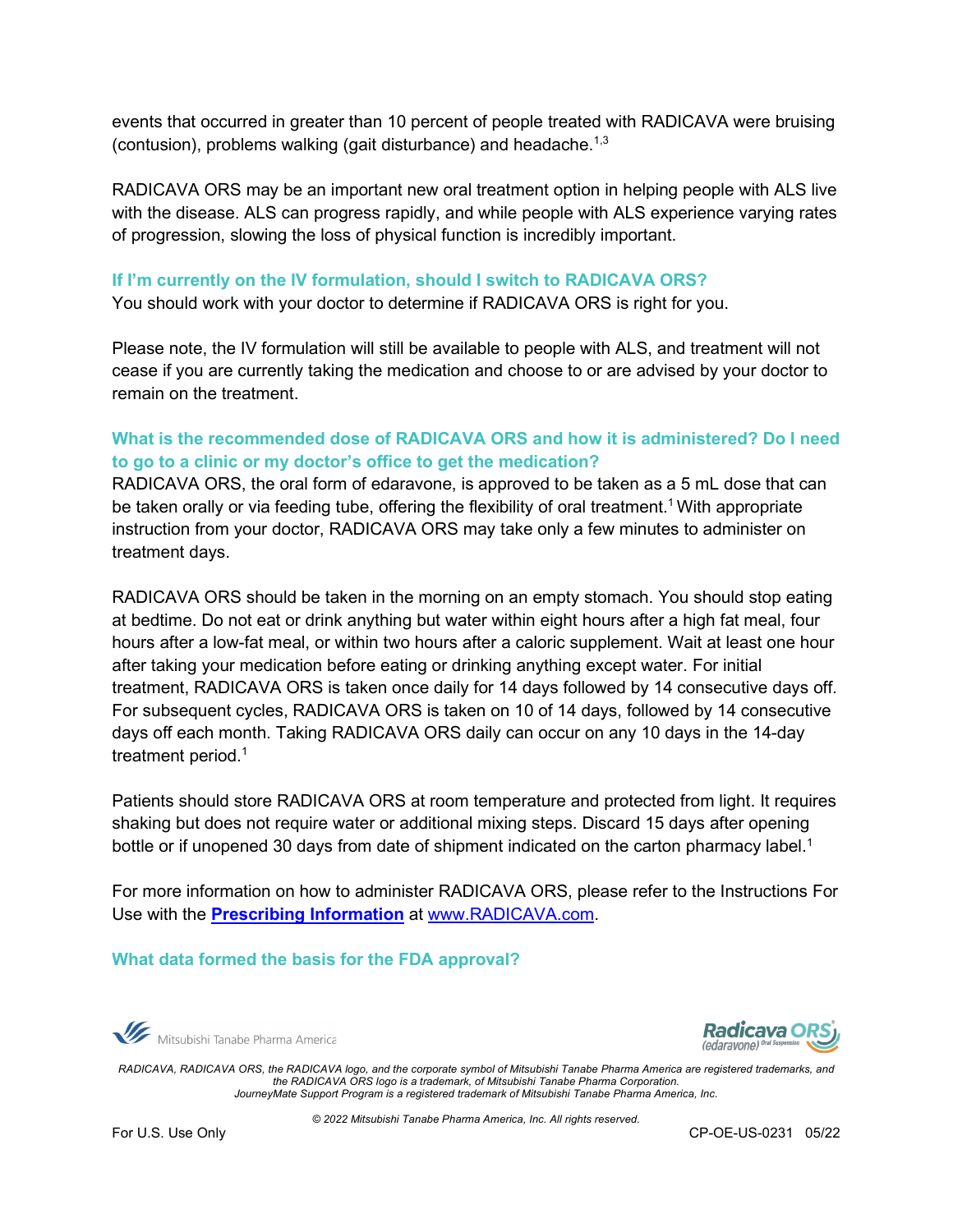The FDA approval of RADICAVA ORS is supported by several clinical trials evaluating the oral and IV formulations of edaravone.

RADICAVA ORS is an oral form of edaravone, the active ingredient in RADICAVA, an FDAapproved IV treatment for ALS that has been shown to slow the loss of physical function by 33% (approximately one-third) vs. placebo, as measured by the ALSFRS-R.<sup>1[,3](#page-0-1)</sup> Specifically, a Phase 3 clinical trial (Study MCI186-19) evaluating 137 people with ALS was conducted with RADICAVA versus placebo. That study demonstrated that at 24 weeks (about 6 months), study participants who did not receive RADICAVA declined more rapidly in physical function, having lost an average of 2.49 points more than those who received RADICAVA.<sup>[1,](#page-0-0)[3](#page-0-1)</sup> The most common adverse events that occurred in greater than 10 percent of people treated with RADICAVA were bruising (contusion), problems walking (gait disturbance) and headache.<sup>1,[3](#page-0-1)</sup> Since 1995, RADICAVA is the only FDA-approved treatment for ALS with positive results from a Phase 3 trial despite more than 125 clinical trials from 2008-2019. [1,](#page-0-0)[3,](#page-0-1)[5](#page-7-0)

<span id="page-2-0"></span>In addition, RADICAVA ORS was evaluated across seven Phase 1 clinical trials, as well as a global Phase 3, 24-week trial demonstrating the safety and tolerability profile of the treatment in 185 people with ALS.<sup>[1,](#page-0-0)[6](#page-2-0)</sup> Fatigue was observed in 7.6% of patients taking RADICAVA ORS.<sup>1,6</sup>

## **What were the safety results?**

RADICAVA ORS offers people with ALS a similar safety profile as RADICAVA, the IV formulation. In a clinical trial for RADICAVA the most common adverse events that occurred in greater than 10% of people treated with RADICAVA were bruising (contusion), problems walking (gait disturbance) and headache.<sup>1,[3](#page-0-1)</sup>

The safety and tolerability of RADICAVA ORS was demonstrated in a global Phase 3 trial evaluating 185 people with ALS for 24 weeks (about [6](#page-2-0) months).<sup>1,6</sup> Fatigue was observed in 7.[6](#page-2-0)% of study participants.<sup>1,6</sup> Fewer than 6% of people discontinued RADICAVA ORS due to study side effects.<sup>1,[6](#page-2-0)</sup> Approximately 1% of people discontinued RADICAVA ORS due to gastrointestinal side effects (diarrhea and trouble swallowing). [1,](#page-0-0)[6](#page-2-0) Other reasons for discontinuation (1%) included respiratory failure and muscular weakness. $^{\rm 1,6}$  $^{\rm 1,6}$  $^{\rm 1,6}$  $^{\rm 1,6}$ 

RADICAVA and RADICAVA ORS may cause serious side effects. These include:

Hypersensitivity (allergic) reactions: Hypersensitivity reactions have happened in people receiving RADICAVA and can happen after your infusion is finished.

Sulfite allergic reactions: RADICAVA and RADICAVA ORS contains sodium bisulfite, a sulfite that may cause a type of allergic reaction that can be serious and life-threatening. Sodium

Mitsubishi Tanabe Pharma America



*RADICAVA, RADICAVA ORS, the RADICAVA logo, and the corporate symbol of Mitsubishi Tanabe Pharma America are registered trademarks, and the RADICAVA ORS logo is a trademark, of Mitsubishi Tanabe Pharma Corporation. JourneyMate Support Program is a registered trademark of Mitsubishi Tanabe Pharma America, Inc.*

*© 2022 Mitsubishi Tanabe Pharma America, Inc. All rights reserved.* 

For U.S. Use Only CP-OE-US-0231 05/22